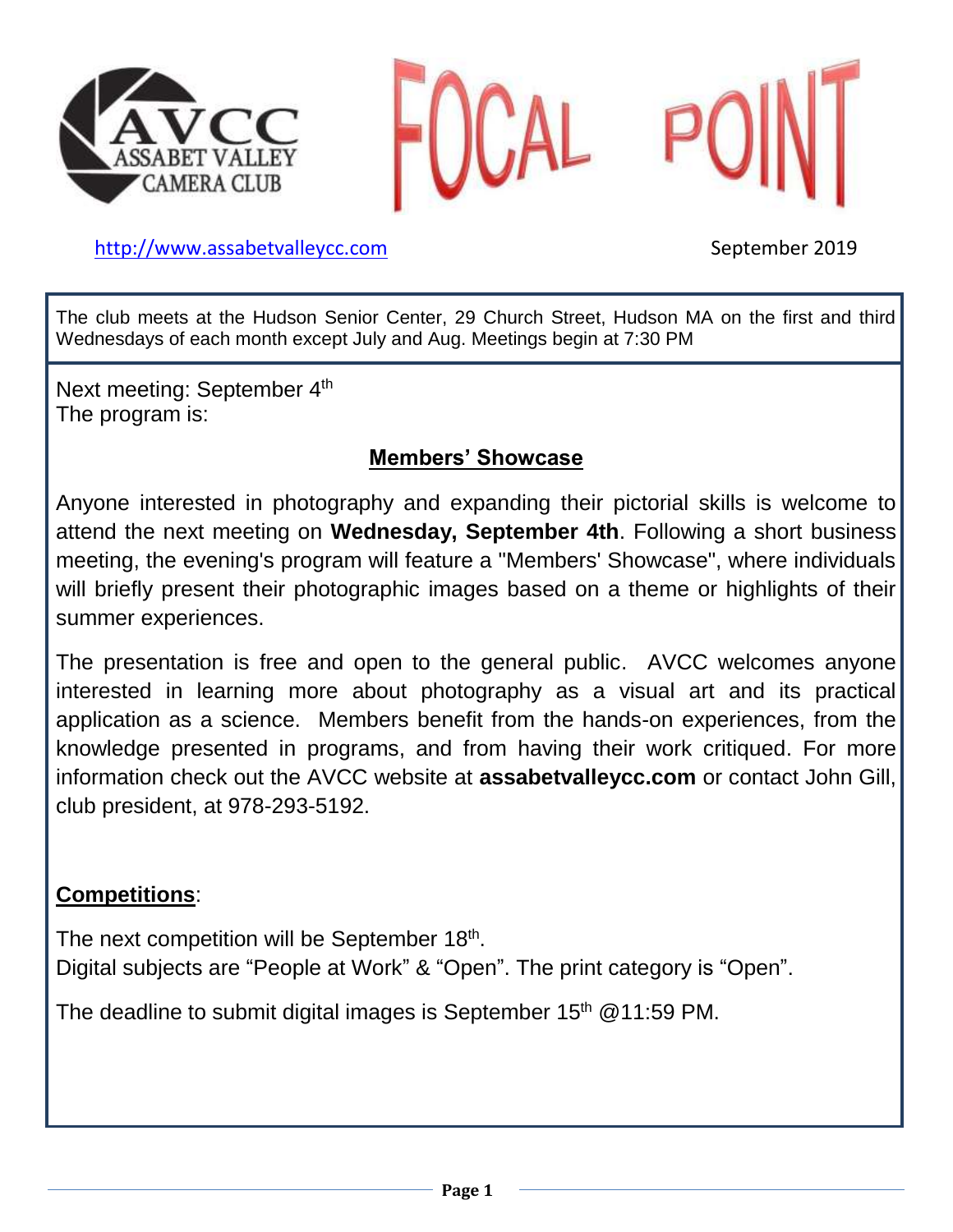## **ANNOUNCEMENTS**

#### **Assabet Valley Camera Club Starts New Season**

Assabet Valley Camera Club, now going into its thirty-fourth year as a Hudson-based photography organization, meets the 1st. and 3rd. Wednesday of the month from September through early June. In 1985 a small group of people, who took an evening photography course at Assabet Valley Regional Vocational High School, decided to form the camera club. Currently AVCC has over 50 members of all ages, with both amateur and professional experience, from 15 different communities in the greater Metro West area.

Anyone interested in photography and expanding their pictorial skills is welcome to attend the next meeting on **Wednesday, September 4th**. Following a short business meeting, the evening's program will feature a "Members' Showcase", where individuals will briefly present their photographic images based on a theme or highlights of their summer experiences.

AVCC meetings are held in the Great Room at the Hudson Senior Center, 29 Church Street, Hudson, and officially begin at 7:30 PM. The first meeting of the month generally features a program designed to instruct and/or to entertain camera enthusiasts. During the second monthly meeting, member competitions of both print and digital images are judged and critiqued by qualified individuals. Assabet Valley Camera Club, a member of both the New England Camera Club Council and the Photographic Society of America, also participates in interclub competitions on regional, national and international levels.

The presentation is free and open to the general public. AVCC welcomes anyone interested in learning more about photography as a visual art and its practical application as a science. Members benefit from the hands-on experiences, from the knowledge presented in programs, and from having their work critiqued. For more information check out the AVCC website at **assabetvalleycc.com** or contact John Gill, club president, at 978-293-5192.

## **"Members' Showcase"**

You may do a digital or print presentation. The digital images can be put into a "show" such as Photo show Gold, or power point, or just individual images that you can manually advance through. Please come early with your images so that we have enough time to load them on the laptop before the meeting starts. Due to the number of member presentations we need to adhere to a strict 5 minute or less presentation.

Please review these guidelines.

Please remember to bring your images on a thumb drive to be downloaded to The club computer at the Sept. 4th meeting. No images should be sent via email.

At the May 28th AVCC Executive Board Meeting it was decided that members who wish to share print or digital images need to keep their presentation to 5 minutes or less. The Board agreed that a timer with a countdown clock will be used for each presenter. It was also decided that after 4 minutes there will be a one-minute warning and that at five minutes, the speaker's time would be over whether he/she had shown all images.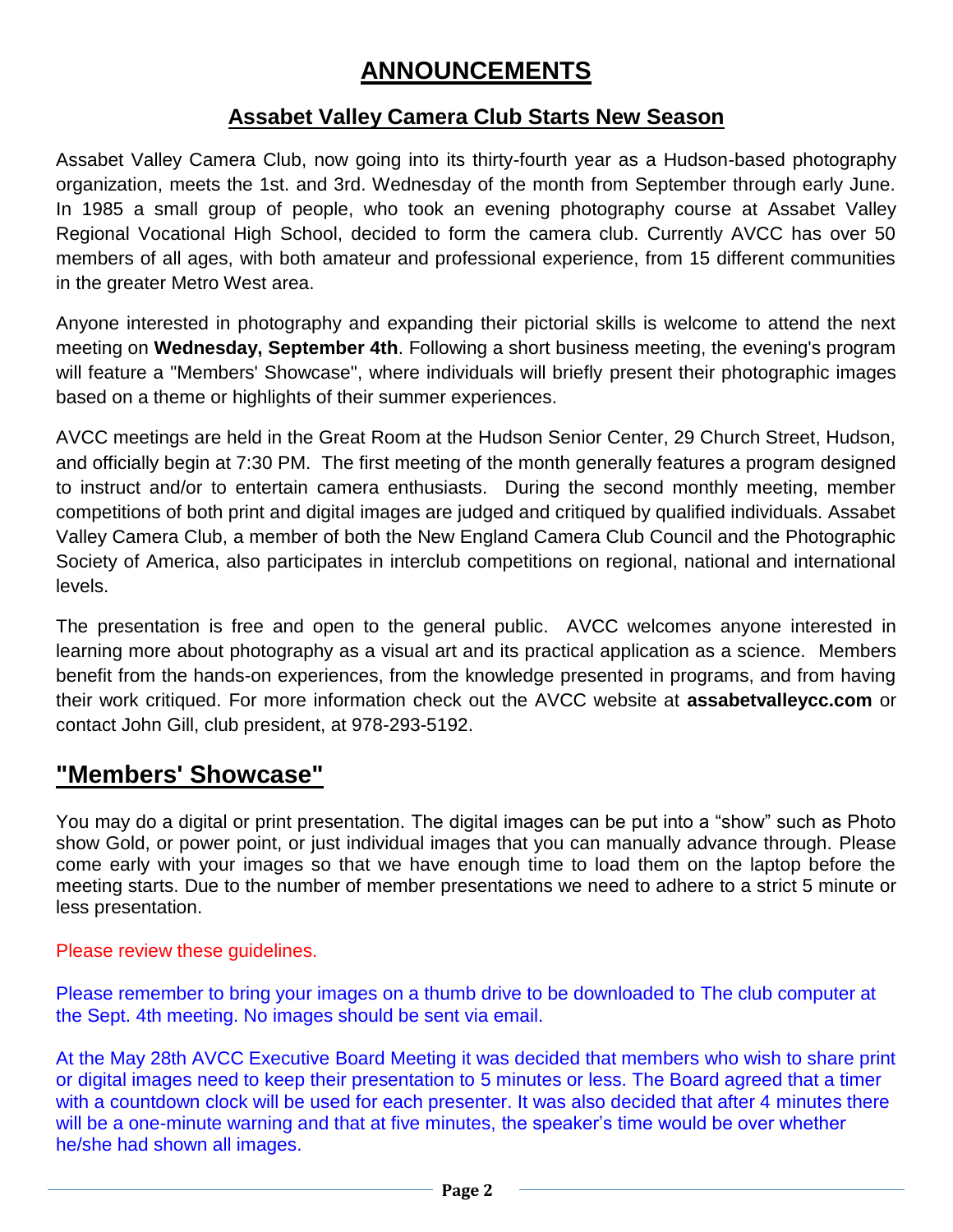## **"Unleash your Landscape Photography".**

We have been invited by the Sudbury Valley Nature Photographers (SVNP) to attend John Slonina's presentation. Those of you who attended John's Dec's 2018 program at AVCC know how great his presentations are very informative and entertaining. I highly recommend that you try to take advantage of this program invite.

NOTE: In January John Slonia will be coming to AVCC to present a different program.

See the details below:

The Sudbury Valley Nature Photographers would like to invite Assabet Valley Camera Club members to join us on Thursday, September 12, at 7 PM for a presentation entitled **"**Unleash your Landscape Photography" by noted local photographer John Slonina.

We meet in the Great Room at Newbury Court Senior Living, adjacent to Emerson Hospital in Concord. The Great Room is located near the South Lobby entrance. Here is a link for directions: [http://svnp.homestead.com/files/Directions\\_to\\_Newbury\\_Court\\_Great\\_Room.pdf.](http://svnp.homestead.com/files/Directions_to_Newbury_Court_Great_Room.pdf)

## **Competitions**

Your digital entries must be sent **on or before Sunday, Sept 15, 2019 11:59 PM** No entries will be accepted thereafter.

NOTE: Reminder that the new image size is 1400 x 1050 pixels.

NOTE 2: Prints cannot exceed 36 inches in total Height & Width **(including mats)**. Examples: (16 x 20) (12 X 24), etc.

To submit your digital competition images, go to the club web-site and, on the navigation bar at the top of the home page, click on the "Competitions" pull-down, then the "Monthly Club Competitions" and the "Submit Digital Images" pull-downs. For information about rules and file setup procedures for submitting competition images, follow the "Rules" and "Digital Files Setup", also in the "Monthly Club Competitions" pull-down.

**You may request a critique for only one digital image.** If you select for both, only the "Open" image will be critiqued on competition night. In addition, you may request a critique for your print entry.

If you have any questions related to digital competition submission, contact Paul Weisbach by email [JWeisbach@aol.com](mailto:JWeisbach@aol.com) .

Please remember, print submissions need to be on the print table **by 7:15pm** on the night of the competition. When filling out the print entry form, check the provided box if your print image was taken after 04/01/2019. The new policy states that photos must not be framed or mounted on glass or metal. They can be matted, but not with glass or metal. Prints cannot exceed 36 inches in total Height & Width. Examples: (16 x 20) (12 X 24), etc.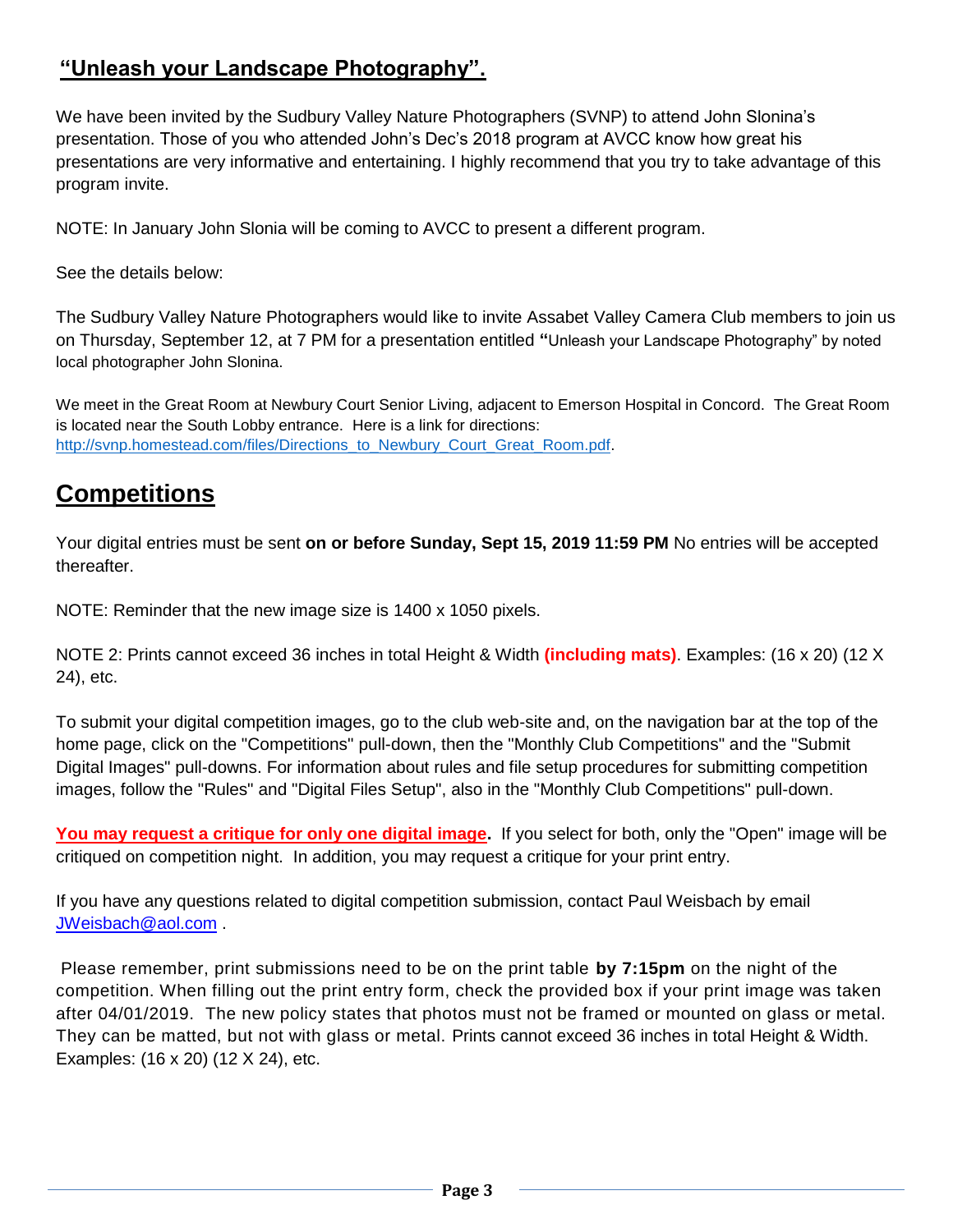## **Dues**

Just a reminder that Tony will be collecting club dues at our First meeting Sept 4<sup>th</sup>.

Note: Dues must be paid by the first meeting of Oct (Oct 2<sup>nd</sup>) to continue to be eligible to compete in the monthly competitions.

\$45 Individual \$65 Family \$40 Senior (65+) \$55 senior household

#### You can also mail a check to Tony:

Make check payable to: The Assabet Valley Camera Club

Send to: Tony Monteiro 60 Florence St. Hudson, MA 01749

Dues website link: <http://www.assabetvalleycc.com/membership-page.html>

# **Help Setting Up**

We really need some help setting up the meeting room.

We typically start around 2:15 to 2:30.

It takes an hour or less, depending on how fast we move, or how chatty we get. For all of these past years, there has just been a few of us who do it each time. We need more members so we can spread out the work load.

If you haven't done it before, come this Wednesday and learn about what we have been doing to make the room ready. We start by taking down all the round tables that senior center uses during the day. We arrange all the chairs as you see them, set up projector etc. If we have enough people, we maybe can then schedule "teams".

It's not difficult, so please consider coming and learning what needs to be done.

## **Competition Images:**

Just a reminder about the new resolution we will be using for competition.

Just resize your images to 1400 (H) x 1050 (V) instead of (1024 x 768).

Note: If you submit an image with the old resolution, it will display fine, but it will display smaller.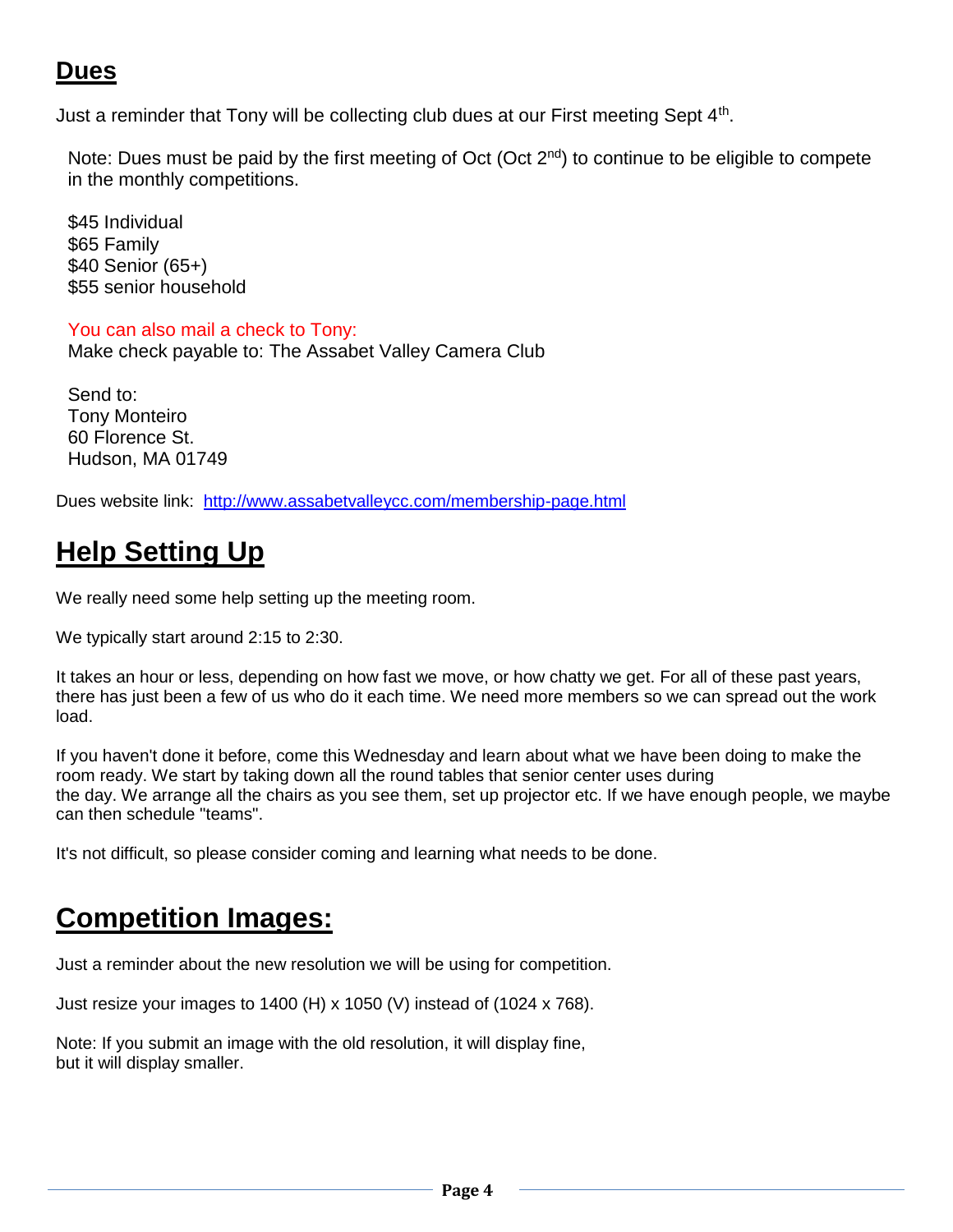| PRINT SUMMARY 2018-2019 |             |                   |               |                |             |                   |               |             |             |              |  |  |  |
|-------------------------|-------------|-------------------|---------------|----------------|-------------|-------------------|---------------|-------------|-------------|--------------|--|--|--|
|                         | <b>SEPT</b> | <b>OCT</b>        | <b>NOV</b>    | <b>DEC</b>     | <b>JAN</b>  | <b>FEB</b>        | <b>MAR</b>    | <b>APR</b>  | <b>MAY</b>  |              |  |  |  |
| <b>GOLD</b>             | Open        | <b>Monochrome</b> | <b>Nature</b> | <b>Skyline</b> | Open        | <b>Monochrome</b> | <b>Nature</b> | Open        | Open        | <b>TOTAL</b> |  |  |  |
| Darlene Holman          | 27          | 25.3              | 25            | 28             | 27.9        | 25.8              | 27.7          | 25.3        | 26.4        | 238.4        |  |  |  |
| Leon Ferrante           | 23.7        | 26.3              | 29.5          | 25.2           | 28.2        | 25.2              | 29            | 25.2        | 25.9        | 238.2        |  |  |  |
| Paul Weisbach           | 27.1        | 25.9              | 25            | 24             | 29.1        | 24.5              | 28.3          | 26.5        | 26.1        | 236.5        |  |  |  |
| <b>Bob Cooke</b>        | 25          | 24.7              | 24.3          | 25.1           | 26.1        | 24.5              | 27.6          | 24          | 26.5        | 227.8        |  |  |  |
| <b>Bob Escott</b>       | 23.7        | 24                | 26.7          | 25             | 26          | 23.3              | 26.3          | 22.9        | 24.6        | 222.5        |  |  |  |
| Linda Gilberti          | 24.5        | 25.3              | 24.5          | 24.4           | 25.4        | 23.5              | 23.5          | 22.8        | 22.7        | 216.6        |  |  |  |
| Sue Abrahamsen          | 24.7        | 27                | 28.8          | 26.6           | 28.1        | 25                | 28.1          | $\mathbf 0$ | 24.6        | 212.9        |  |  |  |
| Linda Shelales          | 25.5        | 25.8              | 27            | 26             | 24.8        | 23.5              | 26            | 0           | 25          | 203.6        |  |  |  |
| Linda DeStefano Brown   | 23.5        | 25.5              |               | 24.1           | 24.8        | $\mathbf 0$       | 24.2<br>0     |             | $\Omega$    | 148          |  |  |  |
| <b>Todd Mathieson</b>   | 22.3        | 25.8              | 26.1          | 24.2           | 26.6        | 22.6              | $\mathbf 0$   | $\mathbf 0$ | $\mathbf 0$ | 147.6        |  |  |  |
| Dave Morin              | 25.3        | 22.8              | 27.2          | 0              | $\mathbf 0$ | 0                 | 0             | 0           | 0           | 75.3         |  |  |  |
| <b>Ginny Harris</b>     | 0           | 26.3              | 25.6          | 0              | $\mathbf 0$ | $\mathbf 0$       | 0             | $\Omega$    | 0           | 51.9         |  |  |  |
| <b>SILVER</b>           | Open        | <b>Monochrome</b> | <b>Nature</b> | <b>Skyline</b> | Open        | Monochrome        | <b>Nature</b> | Open        | Open        | <b>TOTAL</b> |  |  |  |
| <b>Elliot Mednick</b>   | 24.2        | 25.9              | 27.6          | 25.9           | 26.1        | 25.1              | 28.9          | 24.3        | 24.9        | 232.9        |  |  |  |
| Mary Strachan           | 23.4        | 25                | 22.3          | 24.1           | 24.9        | 22.9              | 25.5          | 22.8        | 23.7        | 214.6        |  |  |  |
| Larry Alley             | 25.3        | 23.4              | 27.5          | 26.6           | 26          | 23.8              | 28.1          | 26          | 0           | 206.7        |  |  |  |
| Cathy Robotis           | 23.2        | 25.8              | $\mathbf 0$   | 25.7           | $\Omega$    | 23.9              | 24.6          | 23.3        | 23.3        | 169.8        |  |  |  |
| <b>Heather Ruthroff</b> | 0           | 27.4              | $\mathbf 0$   | 0              | 26.1        | 26.1              | 0             | 22.9        | 24.7        | 127.2        |  |  |  |
| Liz Krouse              | $\mathbf 0$ | $\mathbf 0$       | $\mathbf 0$   | $\mathbf 0$    | $\mathbf 0$ | 22                | 25.8          | 23.8        | 25.7        | 97.3         |  |  |  |
| Maureen Mathieson       | 25.3        | 25.6              | $\mathbf 0$   | 23.9           | $\mathbf 0$ | $\mathbf 0$       | 0             | $\mathbf 0$ | 0           | 74.8         |  |  |  |
| <b>Bill Weiblen</b>     | 23.8        | $\mathbf 0$       | $\mathbf 0$   | $\mathbf 0$    | 23.5        | $\mathbf 0$       | 0             | $\mathbf 0$ | $\Omega$    | 47.3         |  |  |  |
| Larry Wellington        | 0           | 23.5              | 22            | 0              | 0           | 0                 | 0             | $\mathbf 0$ | 0           | 45.5         |  |  |  |
| John Sahagian           | $\mathbf 0$ | 25.3              | 0             | 0              | 0           | $\mathbf 0$       | 0             | 0           | 0           | 25.3         |  |  |  |